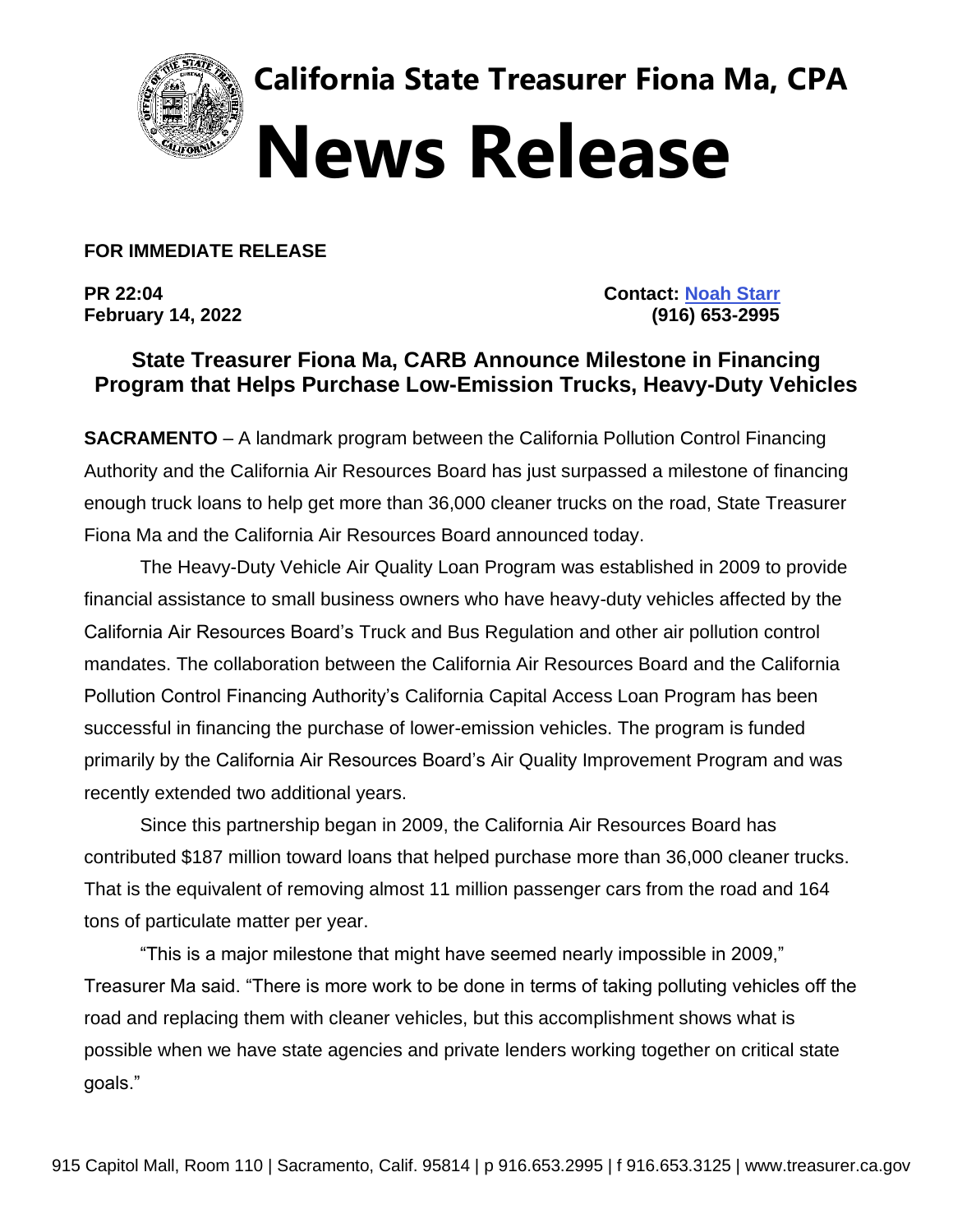The California Air Resources Board provides funding from its Air Quality Improvement Program to the California Pollution Control Financing Authority, which invests the contributions in a loan loss reserve program operated by the California Capital Access Program. The funds provide support for and incentive to lenders to offer owner-operators truck loans with favorable terms and interest rates. Diesel, compressed gas, hybrid, and electric trucks qualify, as do warranty packages for vehicles financed through the program.

"The success of this financing program, with now tens of thousands of cleaner trucks on the road, means hardworking truck owners benefitted from an affordable way to reduce emissions, increase fuel efficiency and save money," California Air Resources Board Executive Officer Richard W. Corey said. "And while truckers comply with California's air quality regulations designed to slash toxic diesel emissions, the result is that all Californians get to enjoy cleaner air, particularly the state's most impacted communities which are disproportionately exposed to pollution from the dirty trucks being replaced by this program."

California Pollution Control Financing Authority Executive Director Shela Tobias-Daniel said reaching this goal and having more time to administer the program will produce even more clean vehicles on the road throughout the state.

"The program just had the largest year ever in terms of loan volume and that's because we have an incredible network of lending partners who understand the value of offering this financing option to their customers to help get cleaner vehicles on the road," Tobias-Daniel said. "We approved and on-boarded five new lenders last year alone which just means more small business and fleet owners have greater access to this program."

For more information on the California Capital Access Program, including small business financing opportunities, visit the program's [webpage](http://www.treasurer.ca.gov/cpcfa/calcap/) and check out the tools available for truck-loan borrowers seeking assistance in the Heavy-Duty Vehicle Air Quality Loan Program.

Since 1972, the California Pollution Control Financing Authority has provided low-cost innovative financing to California businesses with the objective of making California more economically prosperous and environmentally sound. As a government agency that issues private activity, tax-exempt and taxable bonds and notes, the California Pollution Control Financing Authority assists qualified borrowers in obtaining lower interest rates than are available through conventional loans for qualified waste and recycling projects and other projects related to pollution control and improving water quality and supply. Additionally, the